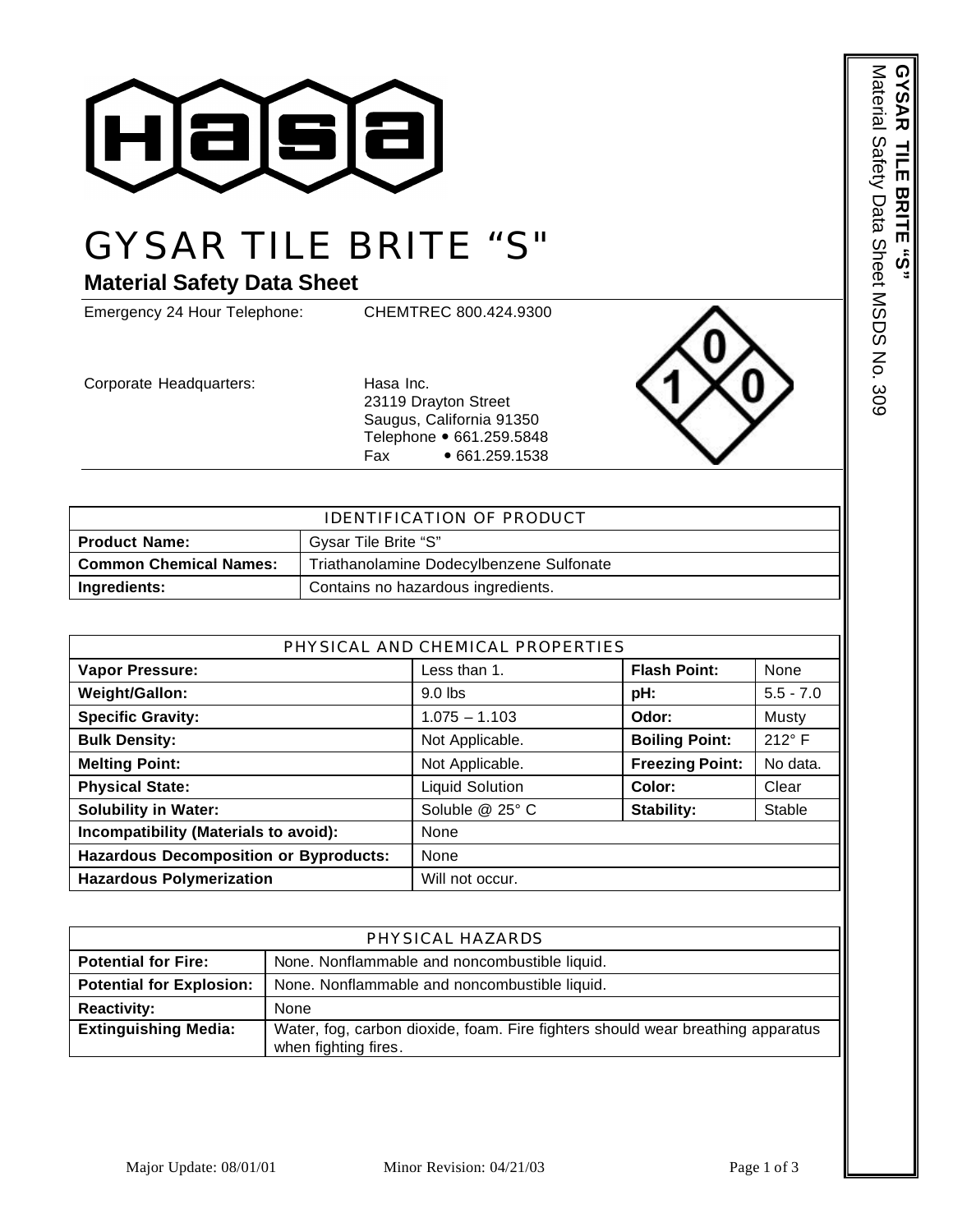| <b>HEALTH HAZARDS</b>                             |                                                          |  |
|---------------------------------------------------|----------------------------------------------------------|--|
| <b>Signs and Symptoms of Exposure:</b>            | Red, irritated eyes                                      |  |
| <b>Medical Conditions Aggravated by Exposure:</b> | No data available.                                       |  |
| Oral [ingestion] LD <sub>50</sub> Rat:            | No data available.                                       |  |
| Dermal [skin absorption] LD <sub>50</sub> Rabbit: | No data available.                                       |  |
| Inhalation [breathing] LC <sub>50</sub> Rat:      | No data available.                                       |  |
| Eye Irritation:                                   | Eye irritant in concentrated form.                       |  |
| <b>Skin Irritation:</b>                           | Mild irritation. Not considered to be a skin sensitizer. |  |
| <b>OSHA Permissible Exposure Limit (PEL):</b>     | None established.                                        |  |
| <b>ACGIH Threshold Limit Value (TLV):</b>         | None established.                                        |  |

| POTENTIAL ROUTE [S] OF ENTRY   |                                            |
|--------------------------------|--------------------------------------------|
| <b>Inhalation [Breathing]:</b> | Unlikely to occur.                         |
| Dermal [Skin]:                 | Mild Irritation. Wash with soap and water. |

| CARCINOGENIC [CANCER POTENTIAL] INFORMATION                                              |             |
|------------------------------------------------------------------------------------------|-------------|
| National Toxicological Program [NTP] Sixth Annual Report on Carcinogens:                 | Not listed. |
| International Agency for Research on Cancer [IARC] Monographs, V. 1-53, Supps. 1-8:      | Not listed. |
| Listed by Federal OSHA as Carcinogens:                                                   | Not listed. |
| Safe Drinking Water and Toxic Enforcement Act of 1986 [Proposition 65, California only]: | Not listed. |

### GENERAL PRECAUTIONS FOR SAFE USE AND HANDLING

Open containers carefully. Mix only with water. Do not mix other chemicals. Use clean dry utensils when mixing. Keep containers tightly closed when not in use.

#### PERSONAL PROTECTION AND HYGIENE

Wear goggles when handling. Wash after handling.

#### CLEAN UP OF SPILLS

Store this product in a cool dry area away from sunlight and heat to avoid deterioration. In case of spill flood area where spill has occurred with large quantities of water. With permission from local authorities dilute product may be flushed to a sanitary sewer. Product may also be absorbed with sand or diatomaceous earth. Absorbed products must be disposed of in accordance with applicable Federal State and/or local regulations. Contact HASA Inc. for guidance.

| Eye Contact:            | Flush with water. Remove contact lenses [if applicable]. Hold eyelids open.       |
|-------------------------|-----------------------------------------------------------------------------------|
|                         | Continue flushing with water for 15 minutes. Get prompt medical attention.        |
| <b>Skin Contact:</b>    | Wash affected area with water for 15 minutes. If irritation persists, get medical |
|                         | attention.                                                                        |
| Ingestion [swallowing]: | Seek medical attention.                                                           |

#### MATERIAL CLASSIFICATION

 **OSHA Hazard Communication Standard, Department of Labor, Occupational Safety and Health Division, 29 CFR 1910.1200:** Irritant Material Safety Data Sheet MSDS No. 309

Material Safety Data Sheet MSDS No. 309

**GYSAR TILE BRITE "S"**

**BRITE** 

ယ္ပံ

**TILE** 

YSAR